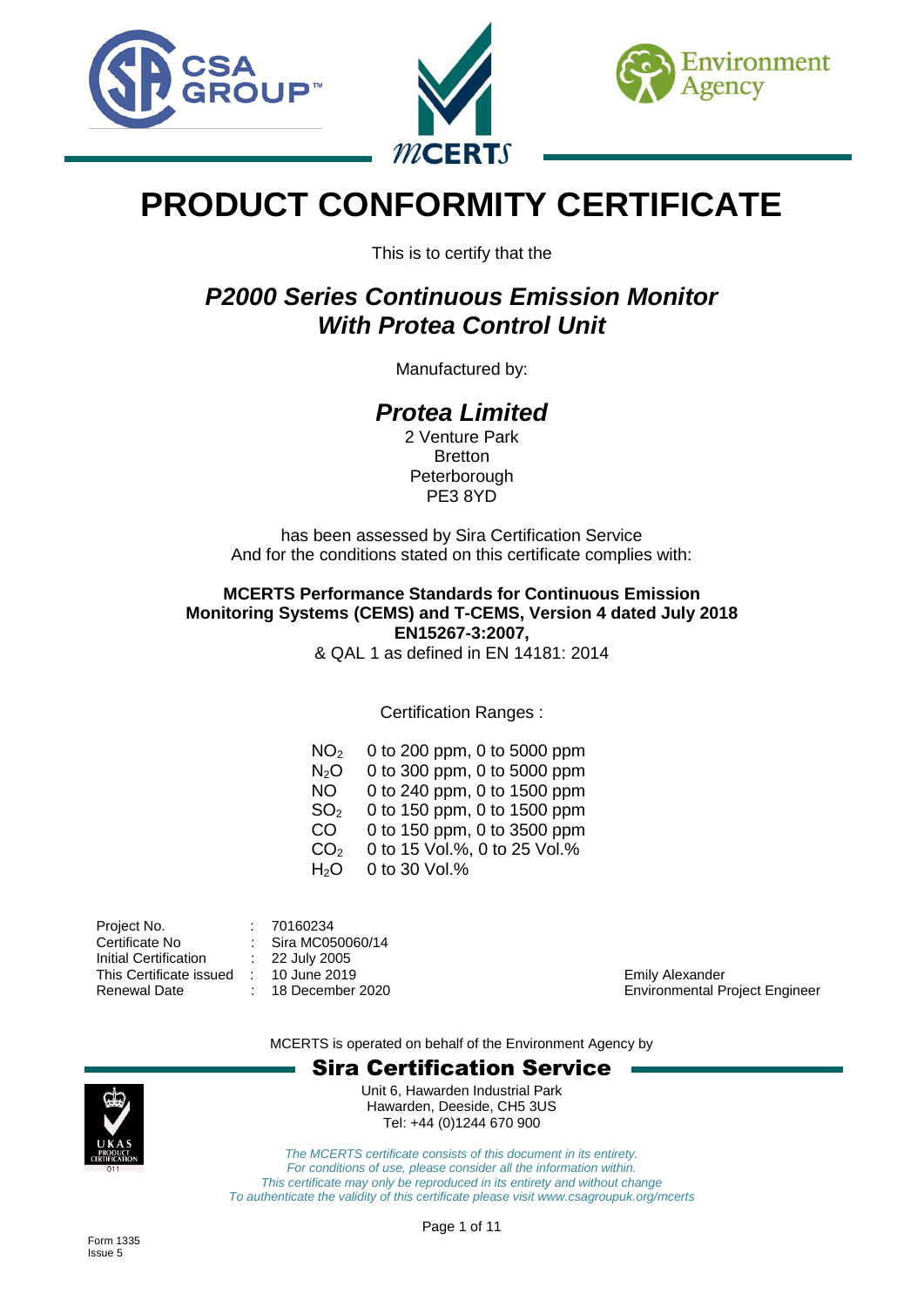





#### **Certificate Contents**

#### <span id="page-1-0"></span>**Approved Site Application**

*Any potential user should ensure, in consultation with the manufacturer, that the monitoring system is suitable for the intended application. For general guidance on monitoring techniques refer to the Environment Agency Monitoring Technical Guidance Notes available at [www.mcerts.net](http://www.mcerts.net/)*

On the basis of the assessment and the ranges required for compliance with EU Directives:

On the basis of the assessment and the ranges required for compliance with EU Directives this instrument is considered suitable for use on waste incineration and large coal-fired combustion plant applications. This CEM has been proven suitable for its measuring task (parameter and composition of the flue gas) by use of the QAL 1 procedure specified in EN14181, for IED Chapter III and IED Chapter IV applications for the ranges specified. The lowest certified range for each determinand shall not be more than 1.5X the daily average emission limit value (ELV) for IED Chapter IV applications, and not more than 2.5X the ELV for IED Chapter III and other types of application.

<span id="page-1-1"></span>The field trial was conducted at Aberthaw Power Station in the Vale of Glamorgan for three months.

#### **Basis of Certification**

This certification is based on the following Test Report(s) and on Sira's assessment and ongoing surveillance of the product and the manufacturing process: NPL Report Reference 2009070133/102153/QE2100/MCERTS/ProcalP2000/J1 Dated 9th April 2013

NPL Report Reference 102153/QE2100/Procal 2000 Series MCERTs Field Test Dated 22<sup>nd</sup> February 2013

NPL Report Reference 200970133/102153/QE2100/MCERTS/ProcalP2000/J2 Dated 2<sup>nd</sup> July 2013

NPL Report Reference 105435/QE8400/Procal 2000 Series MCERTs Field Test Dated 8<sup>th</sup> May 2013

Sira Test and Certification Report Reference N0328 Environmental (Vibration) Test on a Procal Pulsi Gas Analyser Dated March 2000

Certificate No: Sira MC050060/14 This Certificate issued : 10 June 2019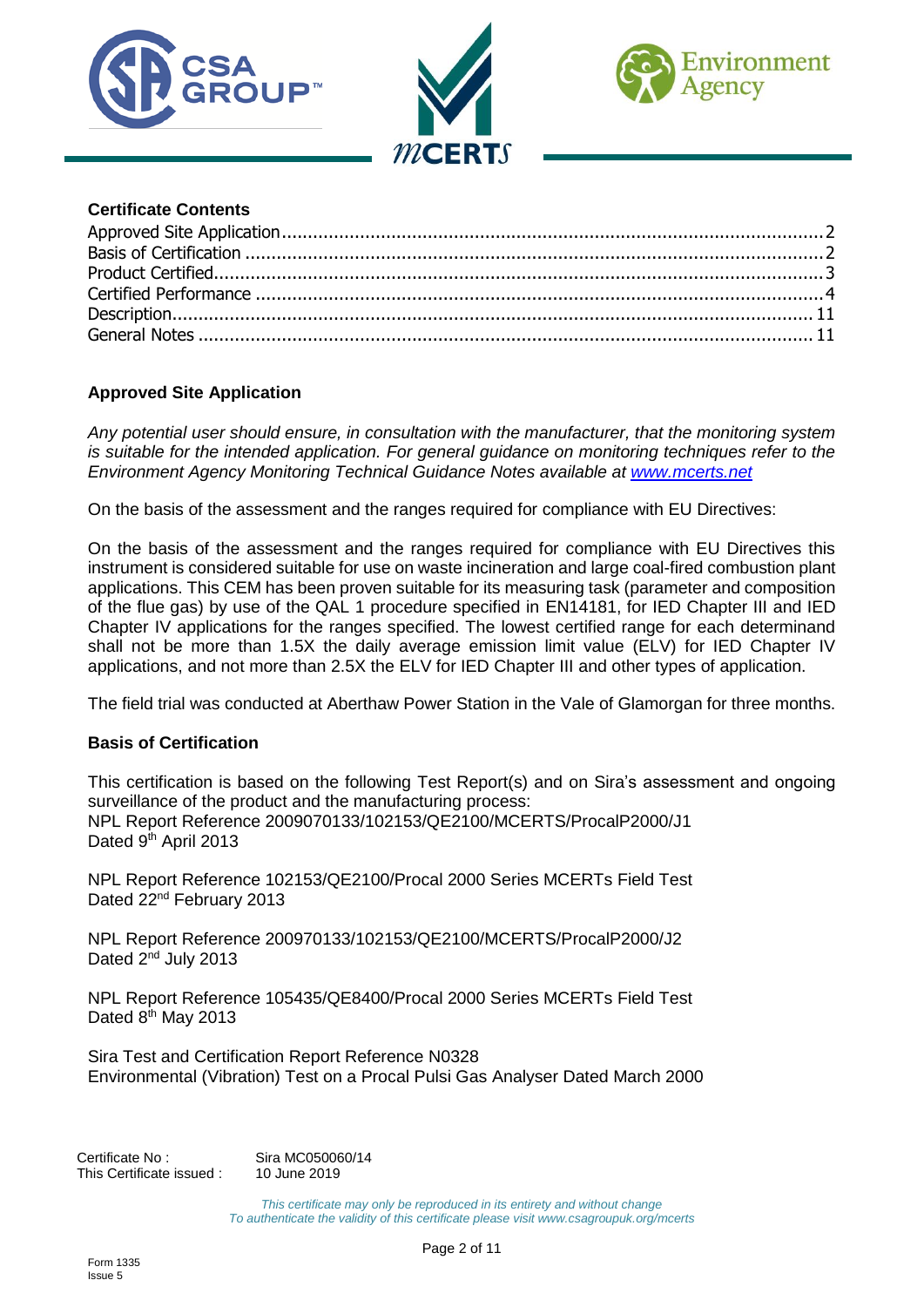





### <span id="page-2-0"></span>**Product Certified**

The P2000 series measuring system consists of the following parts:

- P2000 Analyser
- Protea Control Unit
- In-situ heater accessory

This certificate applies to all instruments fitted with software version 2.7.2 (serial number 8501226M onwards).

Certificate No : Sira MC050060/14<br>This Certificate issued : 10 June 2019 This Certificate issued :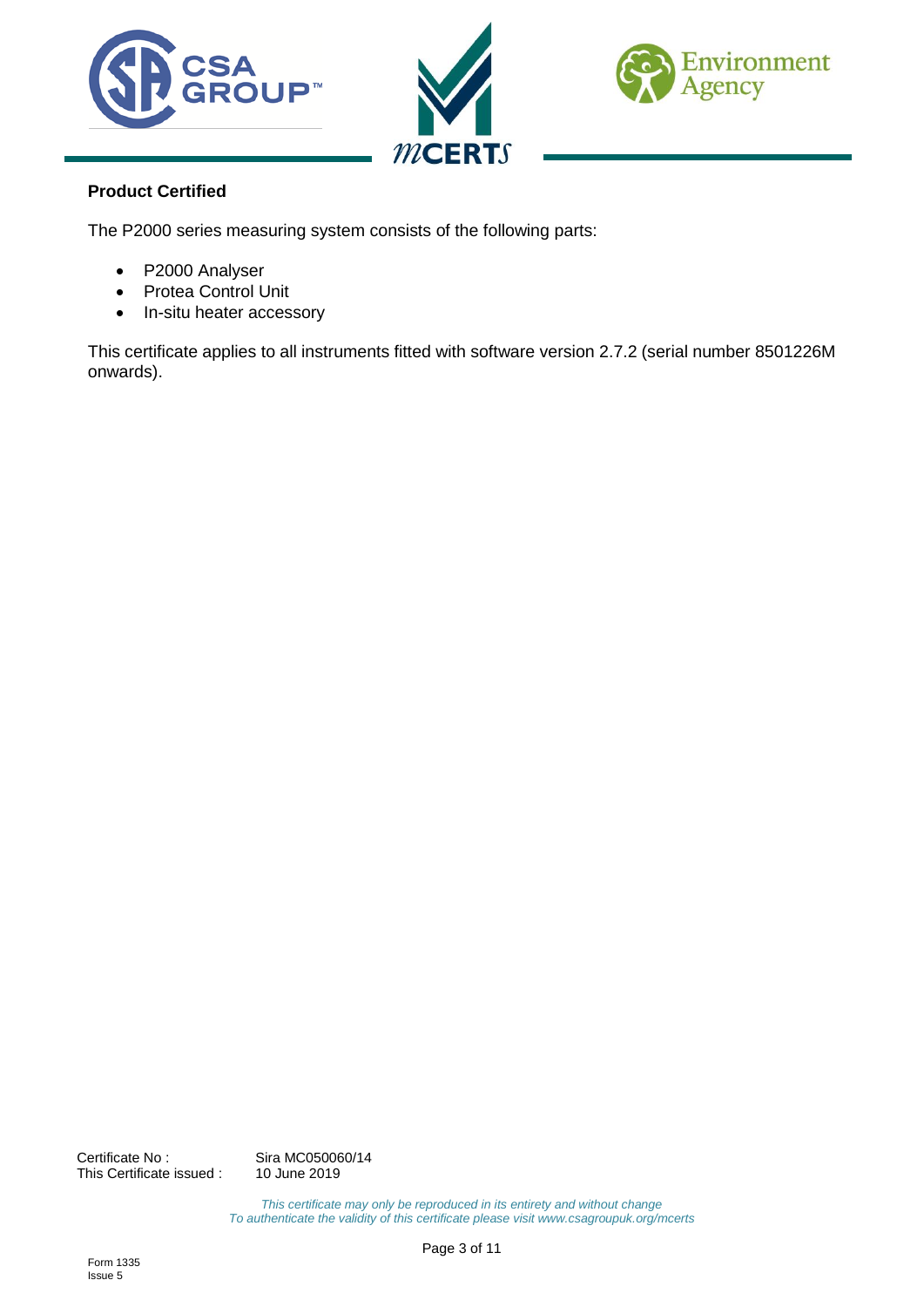





#### <span id="page-3-0"></span>**Certified Performance**

The instrument was evaluated for use under the following conditions:

Ambient Temperature Range: -20°C to +50°C<br>Instrument IP rating: IP65 Instrument IP rating:

#### Results are expressed as error % of certification range, unless otherwise stated.

| Test                                                   | Results expressed as % of the<br>certification range |     |       |    | Other results | <b>MCERTS</b> |
|--------------------------------------------------------|------------------------------------------------------|-----|-------|----|---------------|---------------|
|                                                        | <0.5                                                 | < 1 | $<$ 2 | 5< |               | specification |
| Response time                                          |                                                      |     |       |    |               |               |
| NO <sub>2</sub>                                        |                                                      |     |       |    | 126s          | $<$ 200s      |
| N <sub>2</sub> O                                       |                                                      |     |       |    | 107s          | $<$ 200s      |
| SO <sub>2</sub>                                        |                                                      |     |       |    | 132s          | $<$ 200s      |
| <b>NO</b>                                              |                                                      |     |       |    | <b>136s</b>   | $<$ 200s      |
| CO                                                     |                                                      |     |       |    | 132s          | $<$ 200s      |
| CO <sub>2</sub>                                        |                                                      |     |       |    | 193s          | $<$ 200s      |
| H <sub>2</sub> O                                       |                                                      |     |       |    | 143s          | $<$ 200s      |
| Repeatability standard deviation at zero<br>point      |                                                      |     |       |    |               |               |
| NO <sub>2</sub>                                        | 0.01                                                 |     |       |    |               | $< 2.0\%$     |
| N <sub>2</sub> O                                       | 0.06                                                 |     |       |    |               | $< 2.0\%$     |
| SO <sub>2</sub>                                        | 0.14                                                 |     |       |    |               | $< 2.0\%$     |
| <b>NO</b>                                              | 0.16                                                 |     |       |    |               | $< 2.0\%$     |
| CO                                                     | 0.14                                                 |     |       |    |               | $< 2.0\%$     |
| CO <sub>2</sub>                                        | 0.01                                                 |     |       |    |               | $< 2.0\%$     |
| H <sub>2</sub> O                                       | 0.01                                                 |     |       |    |               | $< 2.0\%$     |
| Repeatability standard deviation at<br>reference point |                                                      |     |       |    |               |               |
| NO <sub>2</sub>                                        | 0.20                                                 |     |       |    |               | $< 2.0\%$     |
| N <sub>2</sub> O                                       | 0.23                                                 |     |       |    |               | $< 2.0\%$     |
| SO <sub>2</sub>                                        | 0.13                                                 |     |       |    |               | $2.0\%$       |
| <b>NO</b>                                              | 0.15                                                 |     |       |    |               | $< 2.0\%$     |
| CO                                                     | 0.19                                                 |     |       |    |               | $< 2.0\%$     |
| CO <sub>2</sub>                                        | 0.08                                                 |     |       |    |               | $< 2.0\%$     |
| H <sub>2</sub> O                                       | 0.08                                                 |     |       |    |               | $< 2.0\%$     |

Certificate No : Sira MC050060/14<br>This Certificate issued : 10 June 2019 This Certificate issued :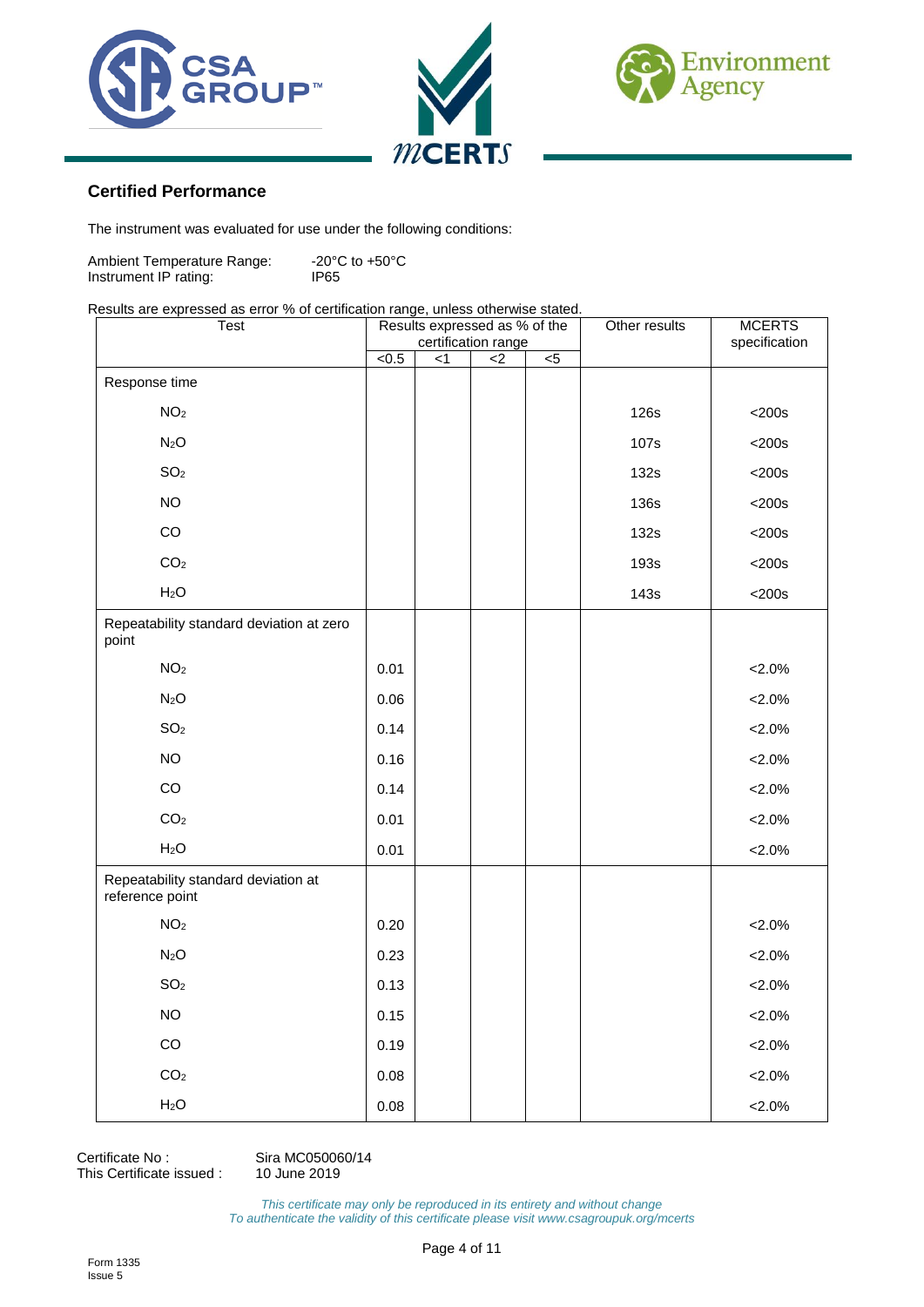





| Test                                                | Results expressed as % of the<br>certification range |        |                |                | Other results | <b>MCERTS</b><br>specification |
|-----------------------------------------------------|------------------------------------------------------|--------|----------------|----------------|---------------|--------------------------------|
|                                                     | < 0.5                                                | $\leq$ | $\overline{2}$ | $\overline{5}$ |               |                                |
| Lack-of-fit                                         |                                                      |        |                |                |               |                                |
| NO <sub>2</sub>                                     |                                                      | 0.54   |                |                |               | $< 2.0\%$                      |
| N <sub>2</sub> O                                    |                                                      |        | 1.85           |                |               | $< 2.0\%$                      |
| SO <sub>2</sub>                                     | $-0.27$                                              |        |                |                |               | $< 2.0\%$                      |
| <b>NO</b>                                           |                                                      | 0.85   |                |                |               | ${<}2.0\%$                     |
| CO                                                  | 0.33                                                 |        |                |                |               | ${<}2.0\%$                     |
| CO <sub>2</sub>                                     |                                                      | 0.63   |                |                |               | $< 2.0\%$                      |
| H <sub>2</sub> O                                    |                                                      |        | 1.52           |                |               | $< 2.0\%$                      |
| Influence of ambient temperature zero<br>point      |                                                      |        |                |                |               |                                |
| NO <sub>2</sub>                                     | $-0.20$                                              |        |                |                |               | $< 5.0\%$                      |
| N <sub>2</sub> O                                    | $-0.46$                                              |        |                |                |               | ${<}5.0\%$                     |
| SO <sub>2</sub>                                     |                                                      | 0.85   |                |                |               | $< 5.0\%$                      |
| <b>NO</b>                                           |                                                      |        |                | $-2.69$        |               | $< 5.0\%$                      |
| $_{\rm CO}$                                         |                                                      |        | 1.32           |                |               | $< 5.0\%$                      |
| CO <sub>2</sub>                                     | 0.15                                                 |        |                |                |               | $< 5.0\%$                      |
| H <sub>2</sub> O                                    | $-0.32$                                              |        |                |                |               | $< 5.0\%$                      |
| Influence of ambient temperature<br>reference point |                                                      |        |                |                |               |                                |
| NO <sub>2</sub>                                     |                                                      | 0.96   |                |                |               | $< 5.0\%$                      |
| N <sub>2</sub> O                                    |                                                      |        |                | 2.41           |               | $< 5.0\%$                      |
| SO <sub>2</sub>                                     |                                                      |        |                | 4.71           |               | $< 5.0\%$                      |
| <b>NO</b>                                           |                                                      |        |                | $-4.65$        |               | $< 5.0\%$                      |
| $_{\rm CO}$                                         |                                                      |        |                | $-4.14$        |               | $< 5.0\%$                      |
| CO <sub>2</sub>                                     |                                                      |        |                | 2.41           |               | $< 5.0\%$                      |
| H <sub>2</sub> O                                    |                                                      |        | 1.30           |                |               | $< 5.0\%$                      |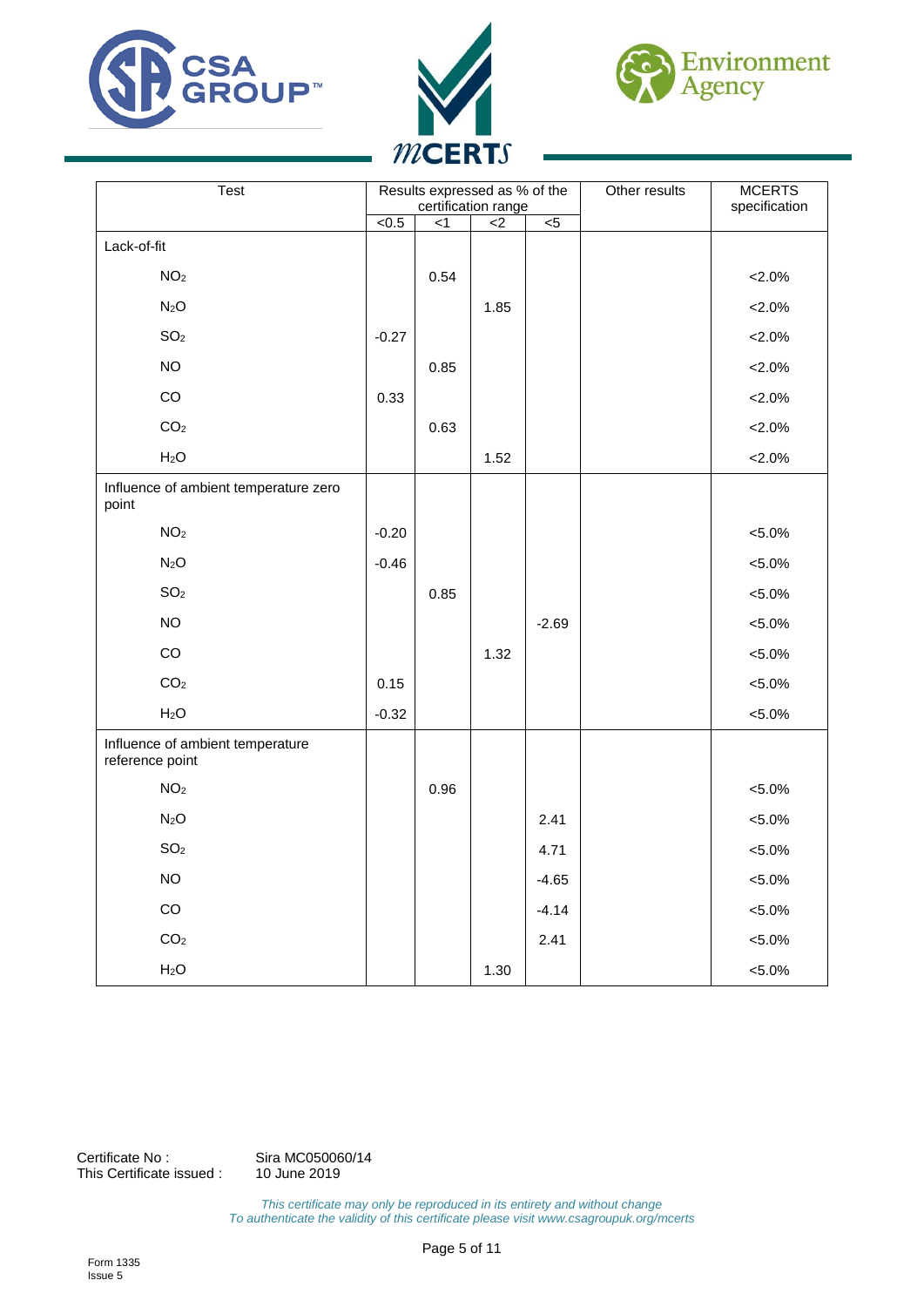





| Test                                                                                                                                                                                                          | Results expressed as % of the<br>certification range |         | Other results | <b>MCERTS</b><br>specification |           |                |
|---------------------------------------------------------------------------------------------------------------------------------------------------------------------------------------------------------------|------------------------------------------------------|---------|---------------|--------------------------------|-----------|----------------|
|                                                                                                                                                                                                               | < 0.5                                                | $<$ 1   | $2$           | $< 5$                          |           |                |
| Influence of sample gas pressure                                                                                                                                                                              |                                                      |         |               |                                |           |                |
| NO <sub>2</sub>                                                                                                                                                                                               |                                                      | 0.64    |               |                                |           | $< 2.0\%$      |
| N <sub>2</sub> O                                                                                                                                                                                              |                                                      | $-0.54$ |               |                                |           | $< 2.0\%$      |
| SO <sub>2</sub>                                                                                                                                                                                               | 0.42                                                 |         |               |                                |           | $< 2.0\%$      |
| <b>NO</b>                                                                                                                                                                                                     |                                                      | $-0.53$ |               |                                |           | $< 2.0\%$      |
| CO                                                                                                                                                                                                            | $-0.45$                                              |         |               |                                |           | $< 2.0\%$      |
| CO <sub>2</sub>                                                                                                                                                                                               |                                                      | $-0.80$ |               |                                |           | $< 2.0\%$      |
| H <sub>2</sub> O                                                                                                                                                                                              | $-0.46$                                              |         |               |                                |           | $< 2.0\%$      |
| Influence of voltage variations 190 to<br>250V                                                                                                                                                                |                                                      |         |               |                                |           |                |
| NO <sub>2</sub>                                                                                                                                                                                               | 0.40                                                 |         |               |                                |           | $< 2.0\%$      |
| N <sub>2</sub> O                                                                                                                                                                                              | 0.14                                                 |         |               |                                |           | $< 2.0\%$      |
| SO <sub>2</sub>                                                                                                                                                                                               | $-0.41$                                              |         |               |                                |           | $< 2.0\%$      |
| <b>NO</b>                                                                                                                                                                                                     | 0.25                                                 |         |               |                                |           | $< 2.0\%$      |
| CO                                                                                                                                                                                                            | 0.31                                                 |         |               |                                |           | $< 2.0\%$      |
| CO <sub>2</sub>                                                                                                                                                                                               | 0.30                                                 |         |               |                                |           | $< 2.0\%$      |
| H <sub>2</sub> O                                                                                                                                                                                              | 0.26                                                 |         |               |                                |           | $< 2.0\%$      |
| Influence of vibration (10 to 60Hz<br>$(\pm 0.3$ mm), 60 to 150Hz at 19.6m/s <sup>2</sup> )                                                                                                                   |                                                      |         |               |                                | No Effect | To be reported |
| Cross-sensitivity at zero with<br>interferents: O <sub>2</sub> , H <sub>2</sub> O, CO, CO <sub>2</sub> , CH <sub>4</sub> ,<br>N <sub>2</sub> O, NO, NO <sub>2</sub> , NH <sub>3</sub> , SO <sub>2</sub> , HCI |                                                      |         |               |                                |           |                |
| NO <sub>2</sub>                                                                                                                                                                                               |                                                      |         |               | 3.00                           |           | $<4.0\%$       |
| N <sub>2</sub> O                                                                                                                                                                                              | 0.00                                                 |         |               |                                |           | $<4.0\%$       |
| SO <sub>2</sub>                                                                                                                                                                                               |                                                      |         |               | $-3.33$                        |           | $<4.0\%$       |
| <b>NO</b>                                                                                                                                                                                                     |                                                      |         |               | $-2.14$                        |           | $<4.0\%$       |
| $_{\rm CO}$                                                                                                                                                                                                   |                                                      |         |               | $-2.60$                        |           | $<4.0\%$       |
| $\rm CO_2$                                                                                                                                                                                                    |                                                      |         | 1.48          |                                |           | $<4.0\%$       |
| H <sub>2</sub> O                                                                                                                                                                                              | 0.00                                                 |         |               |                                |           | $<4.0\%$       |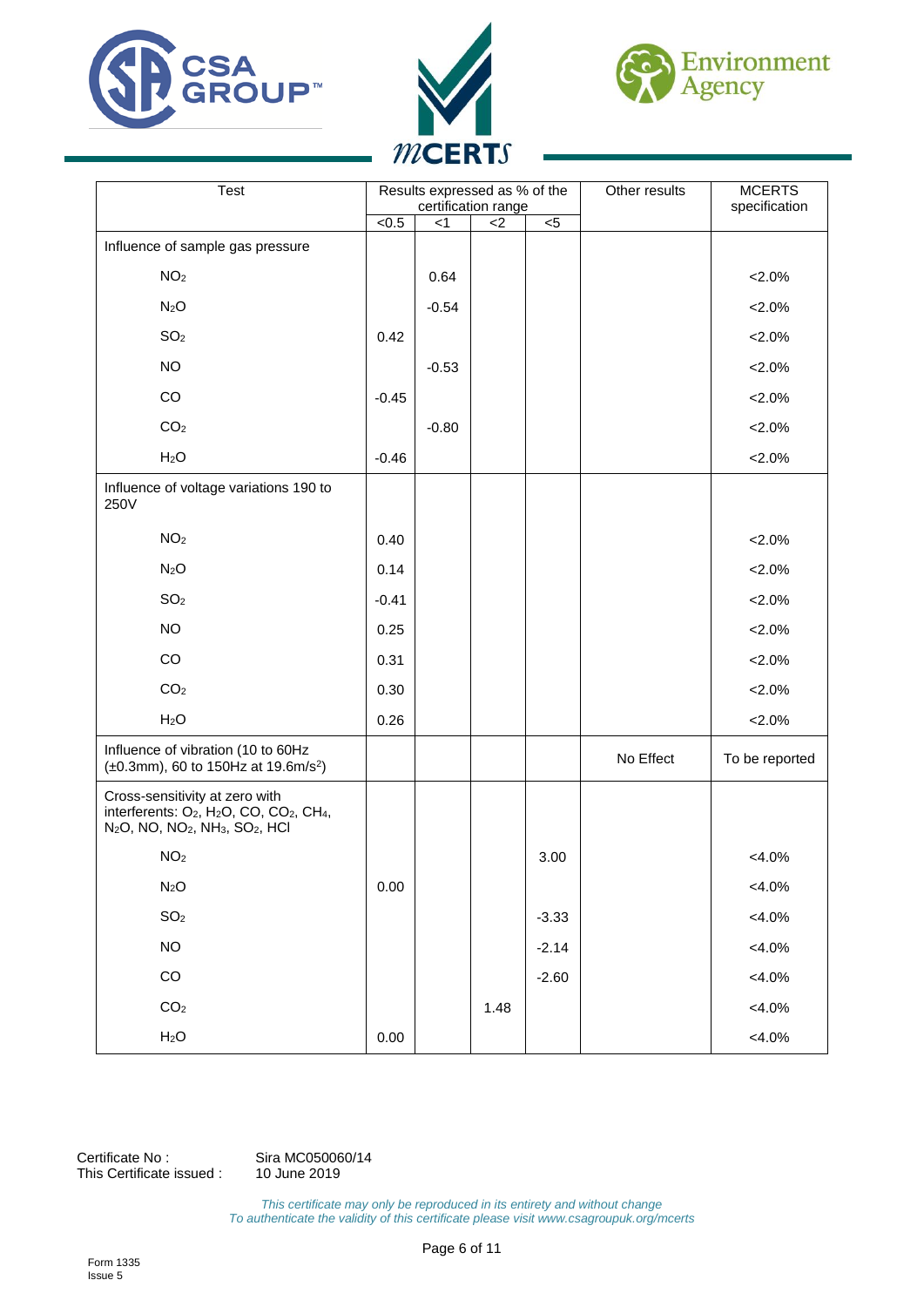





| <b>Test</b>                                                                                                                                                                                                        | Results expressed as % of the<br>certification range |       |       |                | Other results | <b>MCERTS</b><br>specification |  |
|--------------------------------------------------------------------------------------------------------------------------------------------------------------------------------------------------------------------|------------------------------------------------------|-------|-------|----------------|---------------|--------------------------------|--|
|                                                                                                                                                                                                                    | $\sqrt{6.5}$                                         | $<$ 1 | $<$ 2 | $\overline{5}$ |               |                                |  |
| Cross-sensitivity at reference with<br>interferents: O <sub>2</sub> , H <sub>2</sub> O, CO, CO <sub>2</sub> , CH <sub>4</sub> ,<br>N <sub>2</sub> O, NO, NO <sub>2</sub> , NH <sub>3</sub> , SO <sub>2</sub> , HCI |                                                      |       |       |                |               |                                |  |
| NO <sub>2</sub>                                                                                                                                                                                                    |                                                      |       |       | 3.00           |               | $<4.0\%$                       |  |
| N <sub>2</sub> O                                                                                                                                                                                                   |                                                      |       |       | $-2.20$        |               | $<4.0\%$                       |  |
| SO <sub>2</sub>                                                                                                                                                                                                    |                                                      |       |       | 2.11           |               | $<4.0\%$                       |  |
| <b>NO</b>                                                                                                                                                                                                          |                                                      |       |       | 3.01           |               | $<4.0\%$                       |  |
| CO                                                                                                                                                                                                                 |                                                      |       |       | 2.22           |               | $<4.0\%$                       |  |
| CO <sub>2</sub>                                                                                                                                                                                                    |                                                      |       |       | 3.57           |               | $<4.0\%$                       |  |
| H <sub>2</sub> O                                                                                                                                                                                                   |                                                      |       |       | $-3.48$        |               | $<4.0\%$                       |  |
| Measurement uncertainty                                                                                                                                                                                            |                                                      |       |       |                |               |                                |  |
| NO <sub>2</sub>                                                                                                                                                                                                    |                                                      |       |       |                | 7.9%          |                                |  |
| N <sub>2</sub> O                                                                                                                                                                                                   |                                                      |       |       |                | 4.3%          | Guidance - at                  |  |
| SO <sub>2</sub>                                                                                                                                                                                                    |                                                      |       |       |                | 11.7%         | least 25%<br>below max         |  |
| <b>NO</b>                                                                                                                                                                                                          |                                                      |       |       |                | 11.6%         | permissible<br>uncertainty     |  |
| CO                                                                                                                                                                                                                 |                                                      |       |       |                | 7.5%          |                                |  |
| CO <sub>2</sub>                                                                                                                                                                                                    |                                                      |       |       |                | 6.0%          |                                |  |
| H <sub>2</sub> O                                                                                                                                                                                                   |                                                      |       |       |                | 5.2%          |                                |  |
| Calibration function (field)                                                                                                                                                                                       |                                                      |       |       |                |               |                                |  |
| NO <sub>2</sub>                                                                                                                                                                                                    |                                                      |       |       |                | 0.9343        | >0.90                          |  |
| N <sub>2</sub> O                                                                                                                                                                                                   |                                                      |       |       |                | 0.9999        | >0.90                          |  |
| SO <sub>2</sub>                                                                                                                                                                                                    |                                                      |       |       |                | 0.9971        | >0.90                          |  |
| <b>NO</b>                                                                                                                                                                                                          |                                                      |       |       |                | 0.9822        | >0.90                          |  |
| CO                                                                                                                                                                                                                 |                                                      |       |       |                | 0.9430        | >0.90                          |  |
| CO <sub>2</sub>                                                                                                                                                                                                    |                                                      |       |       |                | 0.9841        | >0.90                          |  |
| H <sub>2</sub> O                                                                                                                                                                                                   |                                                      |       |       |                | 0.9546        | >0.90                          |  |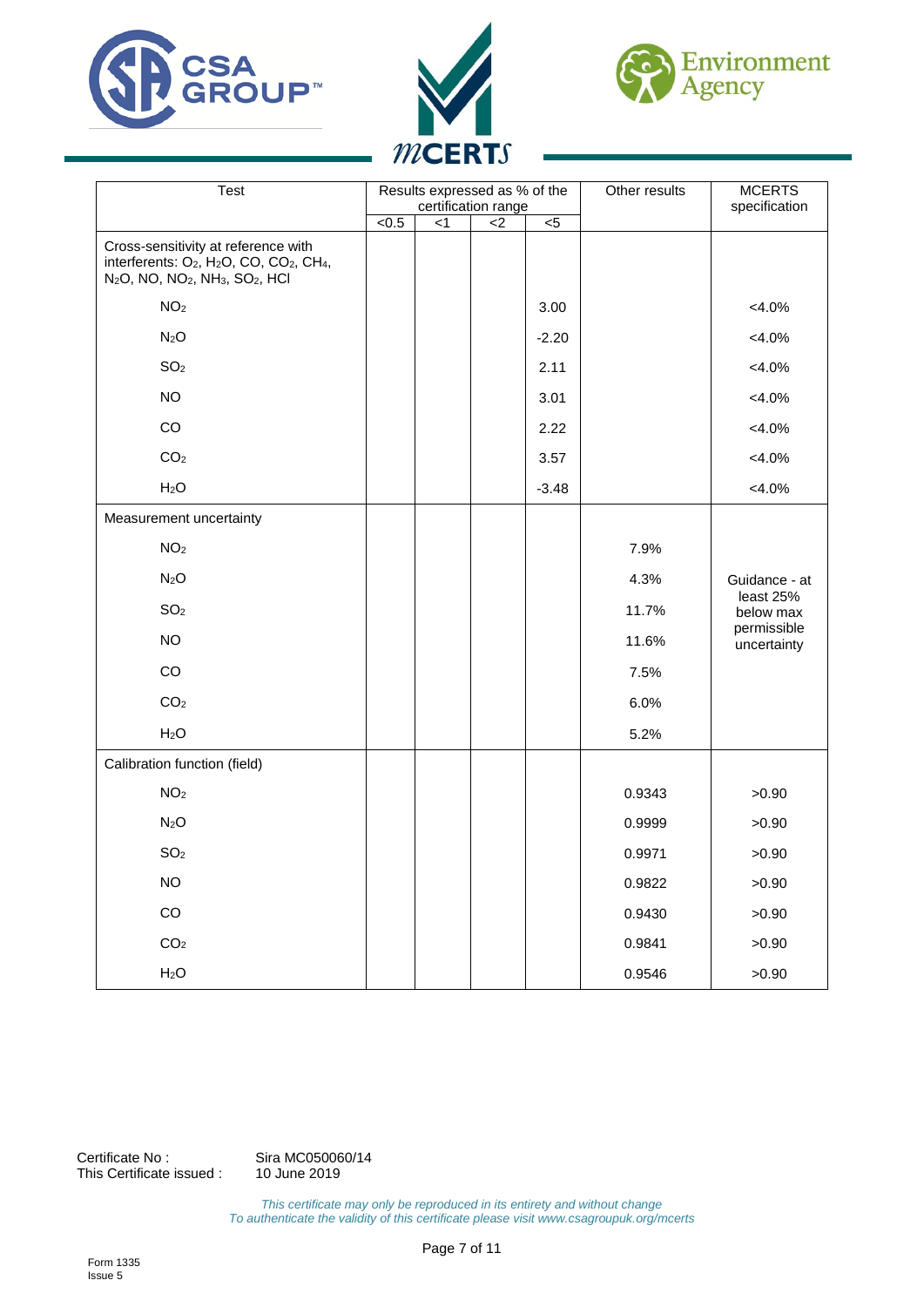





| Test                            | Results expressed as % of the<br>certification range                                                                                                                                                                                                                                                                                                                                                              |         |         |     | Other results | <b>MCERTS</b><br>specification                                                                                                                                |
|---------------------------------|-------------------------------------------------------------------------------------------------------------------------------------------------------------------------------------------------------------------------------------------------------------------------------------------------------------------------------------------------------------------------------------------------------------------|---------|---------|-----|---------------|---------------------------------------------------------------------------------------------------------------------------------------------------------------|
|                                 | $\sqrt{6.5}$                                                                                                                                                                                                                                                                                                                                                                                                      | <1      | <2      | $5$ |               |                                                                                                                                                               |
| Response time (field)           |                                                                                                                                                                                                                                                                                                                                                                                                                   |         |         |     |               |                                                                                                                                                               |
| NO <sub>2</sub>                 |                                                                                                                                                                                                                                                                                                                                                                                                                   |         |         |     | 85s           | $<$ 200s                                                                                                                                                      |
| N <sub>2</sub> O                |                                                                                                                                                                                                                                                                                                                                                                                                                   |         |         |     | 82s           | $<$ 200s                                                                                                                                                      |
| SO <sub>2</sub>                 |                                                                                                                                                                                                                                                                                                                                                                                                                   |         |         |     | 80s           | $<$ 200s                                                                                                                                                      |
| <b>NO</b>                       |                                                                                                                                                                                                                                                                                                                                                                                                                   |         |         |     | 78s           | $<$ 200s                                                                                                                                                      |
| <b>CO</b>                       |                                                                                                                                                                                                                                                                                                                                                                                                                   |         |         |     | 81s           | $<$ 200s                                                                                                                                                      |
| CO <sub>2</sub>                 |                                                                                                                                                                                                                                                                                                                                                                                                                   |         |         |     | 61s           | $<$ 200s                                                                                                                                                      |
| H <sub>2</sub> O                |                                                                                                                                                                                                                                                                                                                                                                                                                   |         |         |     | 90s           | $<$ 200s                                                                                                                                                      |
| Lack of fit (field)             |                                                                                                                                                                                                                                                                                                                                                                                                                   |         |         |     |               |                                                                                                                                                               |
| NO <sub>2</sub>                 |                                                                                                                                                                                                                                                                                                                                                                                                                   |         | $-1.47$ |     |               | $2.0\%$                                                                                                                                                       |
| N <sub>2</sub> O                |                                                                                                                                                                                                                                                                                                                                                                                                                   | $-0.95$ |         |     |               | $2.0\%$                                                                                                                                                       |
| SO <sub>2</sub>                 |                                                                                                                                                                                                                                                                                                                                                                                                                   | $-0.87$ |         |     |               | $2.0\%$                                                                                                                                                       |
| <b>NO</b>                       |                                                                                                                                                                                                                                                                                                                                                                                                                   |         | 1.71    |     |               | $2.0\%$                                                                                                                                                       |
| CO                              |                                                                                                                                                                                                                                                                                                                                                                                                                   |         | 1.60    |     |               | $2.0\%$                                                                                                                                                       |
| CO <sub>2</sub>                 |                                                                                                                                                                                                                                                                                                                                                                                                                   |         | 1.86    |     |               | 2.0%                                                                                                                                                          |
| H <sub>2</sub> O                |                                                                                                                                                                                                                                                                                                                                                                                                                   |         | $-1.57$ |     |               | 2.0%                                                                                                                                                          |
| Maintenance interval            |                                                                                                                                                                                                                                                                                                                                                                                                                   |         |         |     | Note 1        |                                                                                                                                                               |
|                                 |                                                                                                                                                                                                                                                                                                                                                                                                                   |         |         |     | 1 Month       | >8 days                                                                                                                                                       |
| Zero and Span drift requirement | The CEMs have check facilities that can be operated<br>manually or be programmed to be carried out at<br>different time intervals.<br>The automatic zero facility was operating successfully<br>at the specified times. The span test facility gave<br>satisfactory results (and these were also within<br>specification throughout the field test with no<br>adjustment). The status signals operated correctly. |         |         |     |               | Clause<br>6.13 & 10.13<br>Manufacturer<br>shall provide a<br>description of<br>the technique to<br>determine and<br>compensate for<br>zero and span<br>drift. |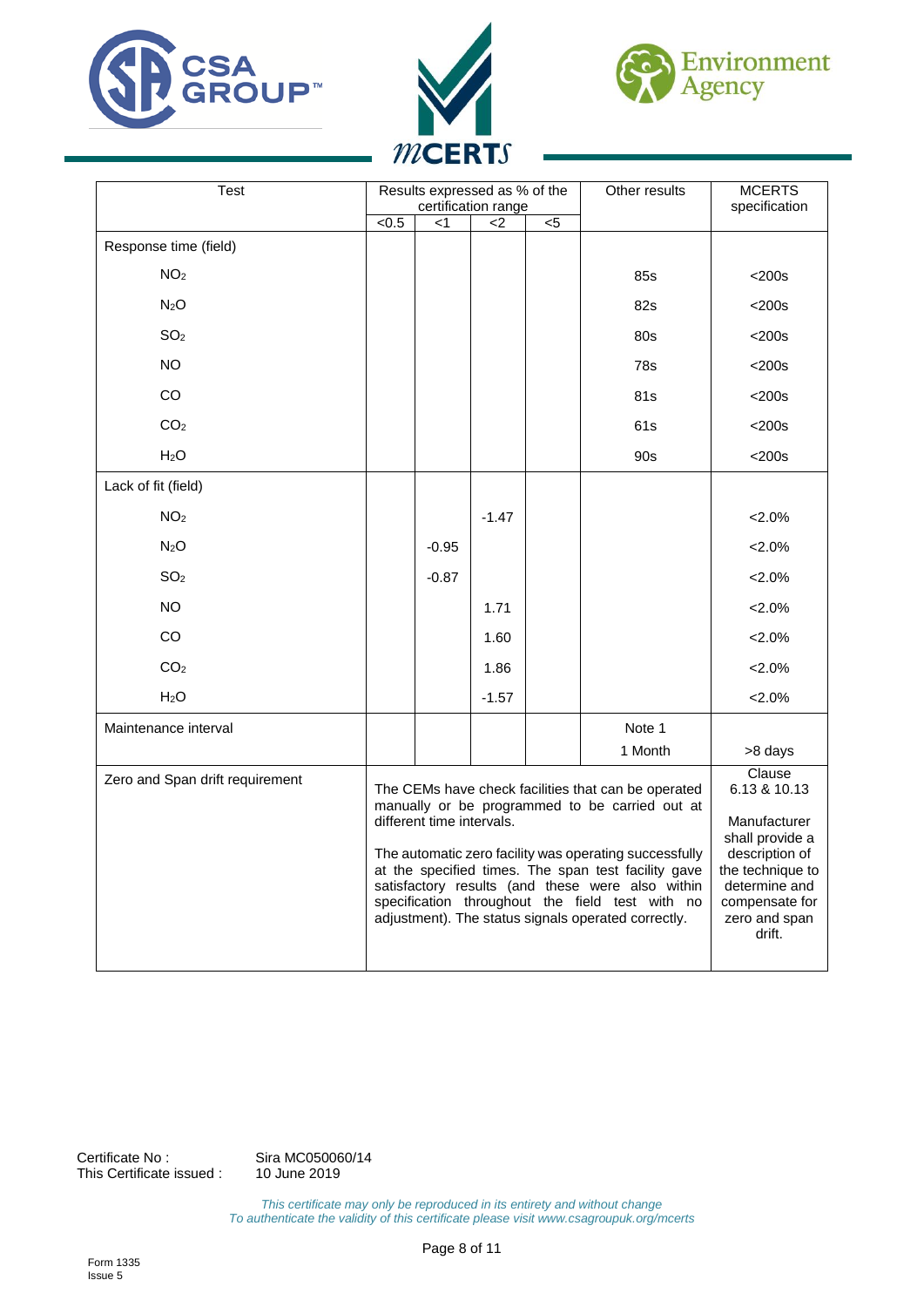





| Test                                                                                             | Results expressed as % of the<br>certification range |      |       |         | Other results  | <b>MCERTS</b><br>specification |
|--------------------------------------------------------------------------------------------------|------------------------------------------------------|------|-------|---------|----------------|--------------------------------|
|                                                                                                  | $\sqrt{6.5}$                                         | < 1  | $<$ 2 | $< 5$   |                |                                |
| Change in zero point over maintenance<br>interval                                                |                                                      |      |       |         |                |                                |
| NO <sub>2</sub>                                                                                  |                                                      | 0.80 |       |         |                | $< 3.0\%$                      |
| N <sub>2</sub> O                                                                                 |                                                      | 0.80 |       |         |                | $< 3.0\%$                      |
| SO <sub>2</sub>                                                                                  |                                                      |      |       | $-2.50$ |                | $< 3.0\%$                      |
| <b>NO</b>                                                                                        |                                                      |      |       | $-2.30$ |                | $< 3.0\%$                      |
| $_{\rm CO}$                                                                                      |                                                      |      |       | 2.30    |                | $< 3.0\%$                      |
| CO <sub>2</sub>                                                                                  | 0.00                                                 |      |       |         |                | $< 3.0\%$                      |
| H <sub>2</sub> O                                                                                 | 0.30                                                 |      |       |         |                | $< 3.0\%$                      |
| Change in reference point over<br>maintenance interval                                           |                                                      |      |       |         |                |                                |
| NO <sub>2</sub>                                                                                  |                                                      |      | 1.30  |         |                | $< 3.0\%$                      |
| N <sub>2</sub> O                                                                                 |                                                      |      | 1.80  |         |                | $< 3.0\%$                      |
| SO <sub>2</sub>                                                                                  |                                                      |      |       | $-2.90$ |                | $< 3.0\%$                      |
| <b>NO</b>                                                                                        |                                                      |      |       | 2.90    |                | $< 3.0\%$                      |
| $_{\rm CO}$                                                                                      |                                                      |      |       | 2.10    |                | $< 3.0\%$                      |
| CO <sub>2</sub>                                                                                  |                                                      |      |       | 2.90    |                | $< 3.0\%$                      |
| H <sub>2</sub> O                                                                                 |                                                      |      |       | 2.30    |                | $< 3.0\%$                      |
| Availability                                                                                     |                                                      |      |       |         |                |                                |
| SO <sub>2</sub> , NO, CO, CO <sub>2</sub> , H <sub>2</sub> O<br>NO <sub>2</sub> N <sub>2</sub> O |                                                      |      |       |         | 95.4%<br>99.2% | >95%<br>>95%                   |
| Reproducibility                                                                                  |                                                      |      |       |         |                |                                |
| NO <sub>2</sub>                                                                                  |                                                      |      | 1.60  |         |                | $< 3.3\%$                      |
| N <sub>2</sub> O                                                                                 |                                                      | 0.80 |       |         |                | $< 3.3\%$                      |
| $\mathsf{SO}_2$                                                                                  |                                                      |      |       | 2.60    |                | $< 3.3\%$                      |
| $NO$                                                                                             |                                                      |      |       | 2.60    |                | $< 3.3\%$                      |
| $_{\rm CO}$                                                                                      |                                                      |      |       | 2.40    |                | $< 3.3\%$                      |
| CO <sub>2</sub>                                                                                  |                                                      |      |       | 2.40    |                | $< 3.3\%$                      |
| $H_2O$                                                                                           |                                                      | 0.60 |       |         |                | $< 3.3\%$                      |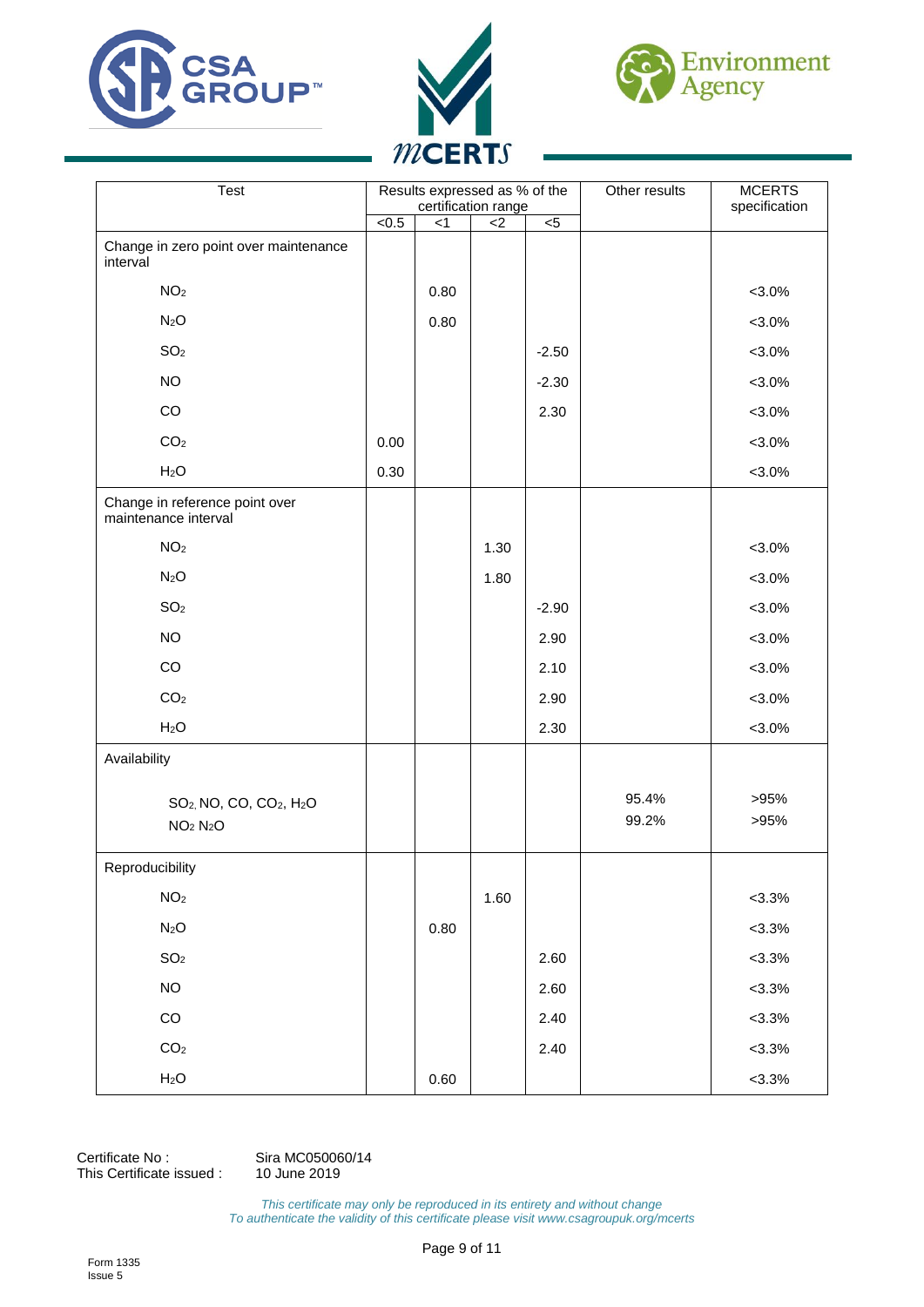





Note 1: The P2000 has a maintenance interval of 1 month. The work details below has to be carried out at regular intervals, depending on local conditions:

Check that the analyser(s) and associated units are functioning correctly by logging and comparing the "test screen" readings with those previously logged.

Select zero gas purge and verify the P2000 indicates zero within 2% of span, then select span gas and verify it is within 2% FSD of the cylinders' certified concentrations.

If the system outputs are connected to a plant DCS verify that the current readings are displayed correctly on the DCS display.

Before leaving site ensure that the system is left in its normal operational mode.

Certificate No : Sira MC050060/14 This Certificate issued : 10 June 2019